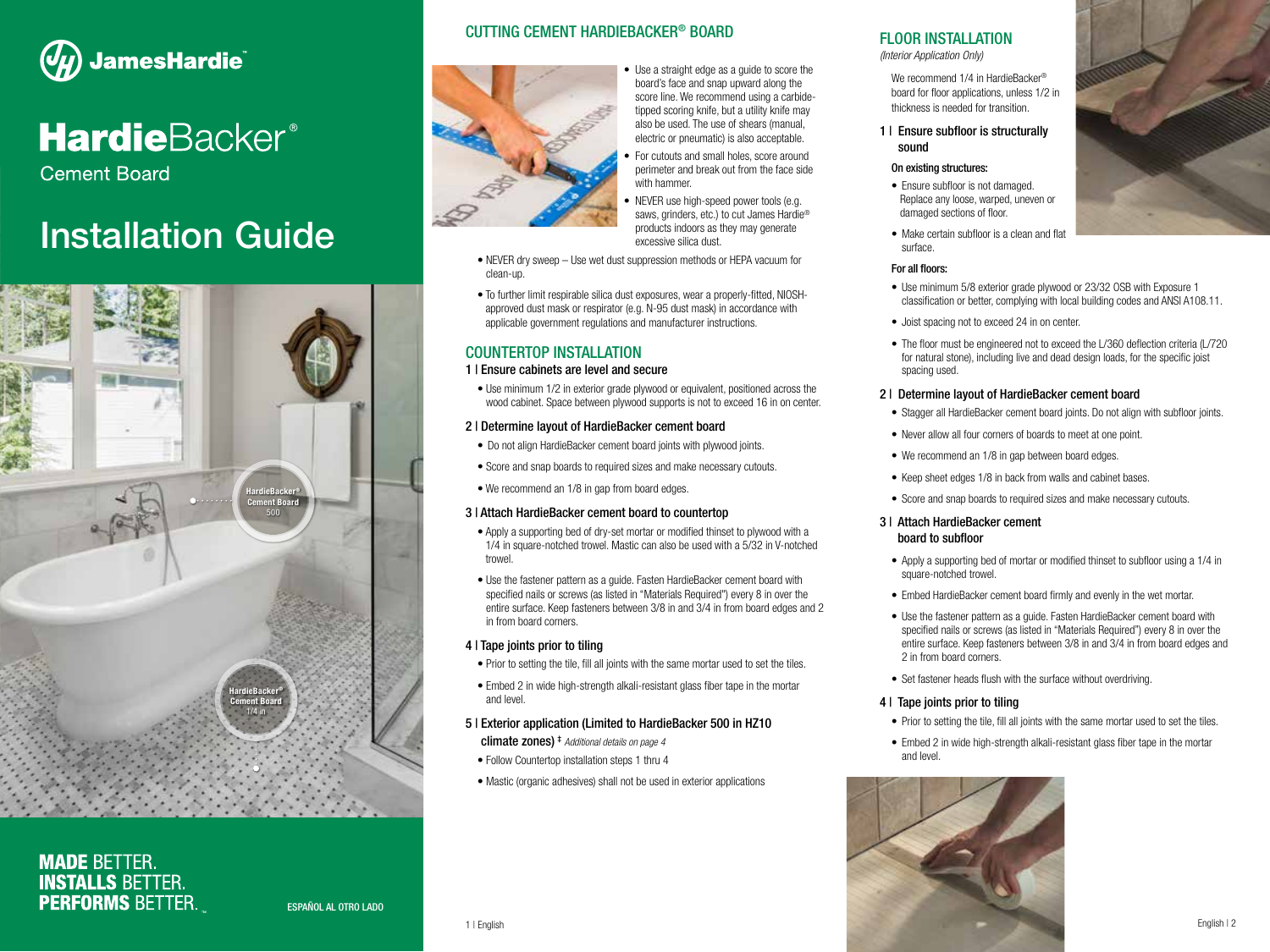

# WALL INSTALLATION

### 1 | Ensure framing is structurally sound

- Must comply with local building codes and ANSI A108.11.
- wood studs or 20-gauge metal studs, which must be straight, properly aligned and spaced a maximum of 16 in on center.
- In tub and shower enclosures, ensure that the framing is adequately reinforced at the corners.

#### 2 | Determine layout of HardieBacker cement board

- Boards may be installed vertically or horizontally.
- Edges of the board parallel to framing must be supported by a structural framing member.
- Score and snap boards to required sizes and make necessary cutouts.

#### 3 | Attach HardieBacker cement board to framing

- For interior installations, the use of a waterproof membrane, vapor barrier or vapor retarding membrane is optional unless the local building code requires it.
- If required by the local building code, install a code compliant waterproof membrane, vapor barrier or vapor retarder membrane, check with the membrane manufacturer for suitability for applicable conditions and follow the manufacturer's installation instructions for these materials.
- Install boards 1/4 in above floor, tub or shower pan and caulk accordingly.
- Fasten cement board with specified nails or screws (as listed in "Materials Required") a maximum of 8 in on center at all supports.
- Keep fasteners 3/8 in from board edges and 2 in in from sheet corners.
- Set fastener heads flush with the surface, without overdriving.

#### 4 | Tape joints prior to tiling

- Fill all joints with mortar (see "Materials Required").
- Embed 2 in wide high-strength alkali-resistant glass fiber tape in the mortar and level.

#### 5 | Exterior application (Limited to HardieBacker 500 in HZ10 climate zones)‡ *Additional details on page 4*

- Install HardieBacker 500 over sub-sheathing with a code approved water-resistive barrier, or in accordance with applicable code.
- May be used up to a height not exceeding the lesser of: through the second-story above grade or 30 feet above grade.
- Follow wall installation steps 1 thru 4

# FINISHING WITH TILE

- 1. Refer to ANSI A108 and the mortar and tile manufacturers' published application guidelines for complete tiling instructions.
- 2. Wipe the surface of HardieBacker® cement board clean with a damp sponge just prior to adding mastic or mortar.
- 3. Spread the mastic or mortar with a notched trowel (Note: Please see "Materials Required" to see which setting material is required for your application).
- 4. Twist or press and beat in tiles complying with ANSI A137.1.
- 5. Allow a minimum of 24 hours curing set time before grouting.

# FINISHING WITH NATURAL STONE

Natural stone often has hidden weaknesses which can result in surface cracks in finished floors. To reduce the risk of job failures, always consult The Marble Institute of America Handbook.

In addition to the steps outlined under "Floor Installation," the following is required:

- Always follow the recommendations of the flooring material manufacturer.
- Marble and natural stones must have sufficient flexural strength for use in flooring systems.\* Where the quality and strength of the stone is unknown, the floor must be engineered not to exceed the L/720 deflection criteria, including live and dead design loads, for the specific joist spacing used. The strength of your natural stone will have an impact on the ultimate performance of your flooring system.

*\*Testing has shown that a minimum 2900 psi is preferable for flooring application.*

# FINISHING WITH PAINT, WALLPAPER OR TEXTURE

*(Interior Application Only)*

#### 1 | Painting or Wallpapering

 Apply a drywall primer suitable for high-moisture areas, as recommended by the paint manufacturer. Paint HardieBacker board as you would drywall. If wallpapering, prime surface of HardieBacker board with a primer suitable for high-moisture areas as recommended by the wallpaper manufacturer.

2 | Texturing

Texture can be applied to HardieBacker board in the same way as drywall.

# STEAM ROOM APPLICATION

HardieBacker® board is recognized for use in residential steam rooms when installed over conventional framing and in accordance with HardieBacker board printed installation instructions, TCNA guidelines (Tile Council of North America Handbook, www.tileusa.com), and local building codes. Questions and concerns regarding design and construction should be directed to a knowledgeable professional.

### ‡ EXTERIOR APPLICATION

*(This application has limited warranty coverage. Refer to Exterior Warranty for coverage information on page 8)*

HardieBacker 500 may be used up to a height not exceeding the lesser of: through the second-story above grade or 30 feet above grade. The HardieBacker 500 must be installed over sub-sheathing with a code approved water-resistive barrier, or in accordance with the applicable code. Install flashings, clearances, and other building practices per local code. James Hardie will assume no responsibility for water infiltration. Use a minimum No. 11 ga. 1¾ in long roofing nails or No. 8-1¾ in long



(0.375 in HD) or ribbed wafer head corrosion resistant screws spaced a maximum of 8 in OC. The maximum weight of the overlayment (tiles, stones and veneers) is not to exceed the code limit of 15 lbs/sq ft. Exterior application is limited to HZ10® product zone only.

Follow installation procedure in accordance with the stone and mortar manufacturer's recommendations.<sup>1</sup> Stones must be free of any substance that may impede proper adhesion. Skim coat is recommended to be 1/8 in - 1/4 in thick and the tile/stone is to be installed while the skim coat is wet.

CAUTIONS: This product shall not be used in the following applications:

- As a backer board in balcony railings and balcony parapet walls.
- HardieBacker 500 may not be used to a height exceeding through the secondstory above grade or greater than 30 feet above grade.

# VINYL AND RESILIENT FLOORING *(Interior Application Only)* Materials Required

#### 1 | Fasteners

- Minimum 7/8 in long galvanized or polymer-coated 18-gauge chisel point staples with 1/4 in crown.
- Minimum 7/8 in long galvanized ring shanked underlayment flooring nails.
- Fasteners should be long enough to reach the bottom of the subfloor, but not penetrate it.
- Avoid using resin, rosin or cement-coated fasteners that can discolor vinyl flooring.

#### 2 | Patch

- Use the cement-based, rapid-setting patching compound recommended by the floor covering manufacturer.
- Do not use a gypsum-based patch. Follow the patch manufacturer's instructions.

#### Preparation for Underlayment

#### 1 | Ensure subfloor is structurally sound and properly installed

#### On existing floors:

- HardieBacker® cement board may be installed under or over Vinyl Composition Tile (VCT) and other resilient flooring. For best results, remove existing floor covering, especially if it is in poor condition.
- If installing HardieBacker cement board over existing floor, ensure the floor is flat and floor covering is thoroughly adhered to the subfloor.

#### On all floors:

English | 4

- Ensure subfloor is not damaged. Replace any loose, warped, uneven or damaged sections of floor.
- Make sure subfloor is dry, level and fastened correctly. All fasteners must be countersunk or flush with the subfloor. All seams or other areas that are not level must be sanded flat.
- Subfloor must be free of all debris, oil, grease, paint or other foreign substances.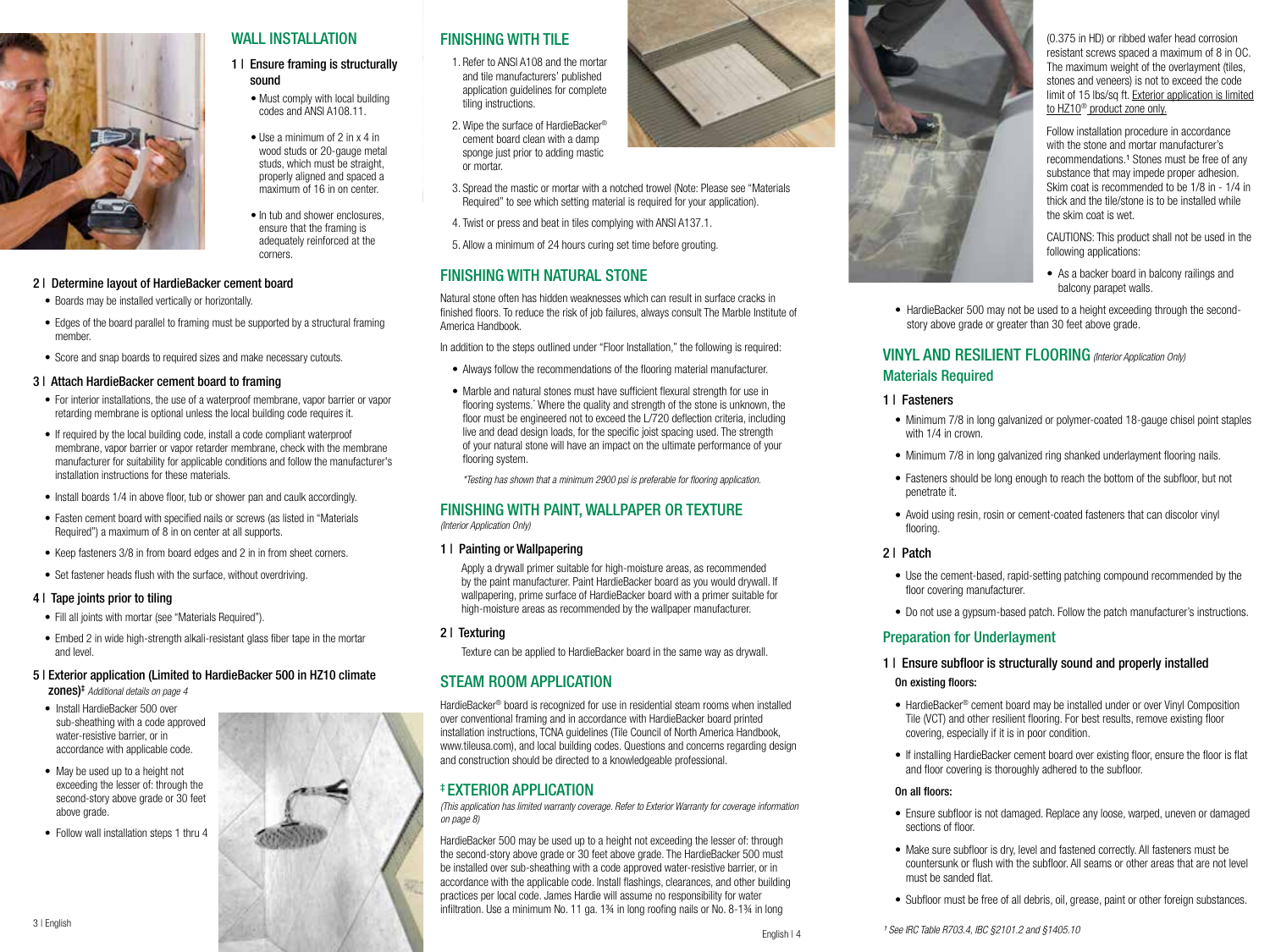#### 2 | Basements and crawl spaces

• Crawl spaces must be well ventilated with a minimum of 18 in between the ground and joists. A vapor barrier over the ground is required.

#### Underlayment Installation

#### 1 | Determine layout of HardieBacker® cement board

- Install smooth side up.
- Install HardieBacker boards perpendicular to subfloor panels.
- Stagger all HardieBacker board joints. Do not align HardieBacker board joints with subfloor joints
- Never allow all four corners of boards to meet at one point.
- Lightly butt the board joints. Do not leave a gap or force edges together.
- Join factory-cut edges together in the body of the floor.
- Keep board edges 1/8 in back from walls and cabinet bases

#### 2 | Attach HardieBacker boards to subfloor

- Fasten one board at a time. HardieBacker boards must be flush with subfloor during installation.
- Begin the fastening pattern in a corner of the board, then fasten the two adiacent edges. Return to the corner and fasten in a diagonal pattern from that corner until the board is completely fastened.
- Place fasteners in a random, staggered pattern across HardieBacker board, Avoid fastening in a straight line.
- Fasten HardieBacker boards with proper fasteners (as listed in "Materials Required") a maximum of 3 in on center around the perimeter and 6 in on center in the field.
- Keep fasteners between 3/8 in and 3/4 in from board edges and 2 in in from board corners.
- Fastener heads/crowns must be flush with or slightly countersunk a maximum of 1/16 in below the surface.
- 3 | Finishing surface and joints *(not necessary for carpet or wood flooring)*
- If necessary, lightly hand-sandseams to achieve a smooth transition between boards. Avoid over-sanding. Sanding will generate significant respirable silica dust and those in the immediate area must wear NIOSH-approved respiratory protection (e.g. N95) in accordance with applicable government regulations.
- Thoroughly clean HardieBacker board surface to remove all debris prior to patching.
- Using a wide flat trowel, apply a skim coat of patch (as listed in "Materials Required") to all seams, sanded areas, hammer indentations, holes, gaps, gouges, chips and voids to achieve a smooth surface. Avoid building a ridge over the seams by feathering the patch out several inches on both sides of the seams.
- Obtaining a perfectly smooth surface may require more than one coat of patch.
- After the patch has thoroughly dried, lightly sand or scrape off any surface imperfections caused by the patch to achieve a smooth surface.
- Wait until patch is thoroughly dry before installing the floor covering.

#### 4 | Flooring installation

- Prepared HardieBacker cement board surface must be free of all debris, oil, paint, caulk, joint compound and other foreign substances.
- Do not install floor covering seams directly over the HardieBacker board seams.
- Install floor covering according to the adhesive and floor covering manufacturers' instructions.



# BASIC COMPOSITION

90% Portland cement and sand with selected additives. Contains no asbestos, formaldehyde, gypsum, paper facing, or abrasive aggregate.

#### 1/4 in HardieBacker cement board:

Sheet size: 3 ft x 5 ft (EZ Grid® board) and  $4$  ft x  $8$  ft Thickness: 1/4 in Weight: 1.9 lbs. psf (9.3 kg/m2) Complies with ASTM C1288 & ANSI A118.9

#### HardieBacker® 500 cement board:

Sheet sizes: 3 ft x 5 ft and 4 ft x 8 ft Thickness: 0.42 in Weight: 2.6 lbs. psf (12.7 kg/m2) Complies with ASTM C1288 & ANSI A118.9

#### MATERIALS REQUIRED

### 1| Mortar

- For floors:
- Latex or acrylic modified thinset (complying with ANSI A118.4).
- Dry-set mortar for use between subfloor and cement board only (complying with ANSI A118.1).

#### For walls and countertops:

- Latex or acrylic modified thinset (complying with ANSI A118.4).
- Type 1 mastic (complying with ANSI A136.1) (Not to be used in exterior applications).
- For Exterior applications, follow stone and mortar manufacturers recommendations.

#### 2 | Tape

• 2 in wide high-strength alkali-resistant glass fiber tape.

#### 3 | Fasteners

#### For floors and walls:

- Minimum 1-1/4 in (for interior) & 1-3/4 in (exterior walls) long corrosion-resistant roofing nails.
- Minimum 1-1/4 in (for Interior) & 1-3/4 in (exterior walls) long No. 8 x 0.375 in HD self-drilling corrosionresistant ribbed waferhead screws.
- If compliance with ANSI A108.11 is not required, minimum 1 in long No. 8 x 0.323 in HD self-drilling corrosion-resistant ribbed buglehead screws may be used for floors.

• If applying HardieBacker 500 cement board over gypsum, use minimum 1-3/4 in long corrosion-resistant roofing nails.

#### For countertops:

- Minimum 3/4 in long corrosion-resistant roofing nails.
- Minimum 3/4 in long ribbed counter sinking corrosion-resistant screws.
- 18-gauge corrosion-resistant polymer coated 3/4 in staples with a 1/4 in crown.
- For HardieBacker 500 cement board, use minimum 1-1/4 in long corrosionresistant roofing nails or ribbed countersinking screws.

#### For vinyl and resilient flooring: *(Interior Only)*

- Minimum 7/8 in long galvanized or polymer-coated 18-gauge chisel point staples with 1/4 in crown.
- Minimum 7/8 in long galvanized ring shanked nails.
- Fasteners should be long enough to reach the bottom of the subfloor, but not

penetrate it.

• Avoid using resin, rosin or cementcoated fasteners that can discolor vinyl flooring.

HardieBacker board delivers more compressive and flexural strength than any board on the market.

SILICA WARNING: Refer to the product Safety Data Sheet before use. Do not handle until all safety precautions have been read and understood. Do not breathe dust from the product Do not eat, drink or smoke when using this product.

The hazard associated with fiber cement arises from crystalline silica present in the dust generated by activities such as cutting, rebating, drilling, routing, sawing, crushing, or otherwise abrading fiber cement, and when cleaning up, disposing of or moving the dust. When doing any of these activities in a manner that generates dust: (1) comply with the OSHA PEL for silica dust and/or other applicable law, (2) follow James Hardie instructions and best practices to reduce or limit the release of dust; (3) warn others in the area to avoid the dust; (4) when using mechanical saw or high speed cutting tools, work outdoors and use dust collection equipment; and (5) if no other dust controls are available, wear a dust mask or respirator that meets NIOSH requirements (e.g. N-95 dust mask). During clean-up, use a well maintained vacuum and filter appropriate for capturing fine (respirable) dust or use wet clean-up methods - never dry sweep.

# ENVIRONMENTAL CONSIDERATIONS

HardieBacker® board's proprietary cement formulation provides a moisture resistant wallboard and tile backer substrate that stands tough over time, reducing the need for product replacement. James Hardie has demonstrated a commitment to reducing energy consumption, while improving process efficiencies and waste management. It avoids the use of environmentally damaging materials and uses renewable resources that are abundant in the manufacture of HardieBacker cement board. HardieBacker cement board does not contain any glass fibers, gypsum, asbestos or formaldehyde. The company also focuses on water conservation and attempts to recycle water and waste product as much as possible during the manufacturing process.

# **RECOGNITIONS**

HardieBacker cement board is recognized as an interior substrate by the following: • International Code Council Evaluation Service ESR-2280

- City of Los Angeles Research Report No. 24862
- HUD Materials Release Nos. 1263 and 1268
- City of New York MEA No. 223-93M
- IBC 2509.2
- IRC R702.4.2

Consult these documents for additional information concerning conditions for use in applicable jurisdictions.

*\*Cementitious Backer Unit/Fiber-Cement Underlayment*

Compressive Strength Compressive Strength at Equilibrium Moisture Content (ASTM D2394)

1/4 in HardieBacker EZ Grid® cement board: 7000 psi (48 MPa)

HardieBacker 500 cement board: 6500 psi (45 MPa)

Non-Combustibility HardieBacker cement board is recognized as non-combustible in accordance with ASTM E136.

Surface Burning Characteristics When tested in accordance with ASTM method E-84: Flame Spread – 0, Fuel Contributed – 0, Smoke Developed – 5.

Fire Rated Assemblies HardieBacker cement board may be used as a component in one-hour fire-resistive wall construction; consult ESR-2280 website listings for recognized assemblies, or contact James Hardie's Technical Services at 1-800-9HARDIE (1-800-942-7343).

### HARDIEBACKER WARRANTIES

## INTERIOR APPLICATIONS

The HardieBacker cement board limited lifetime warranty covers both the product and replacement labor for the life of the product. Download a copy of the HardieBacker limited lifetime warranty from hardiebacker.com or obtain one from wherever James Hardie product are sold.

### EXTERIOR APPLICATIONS

James Hardie offers a limited 10 year warranty for Hardiebacker 500 cement backerboard installed in exterior applications in HardieZone HZ10 regions only. To find out the HardieZone designation for your ZIP code, go to HardieZone.com

English | 6 7 | English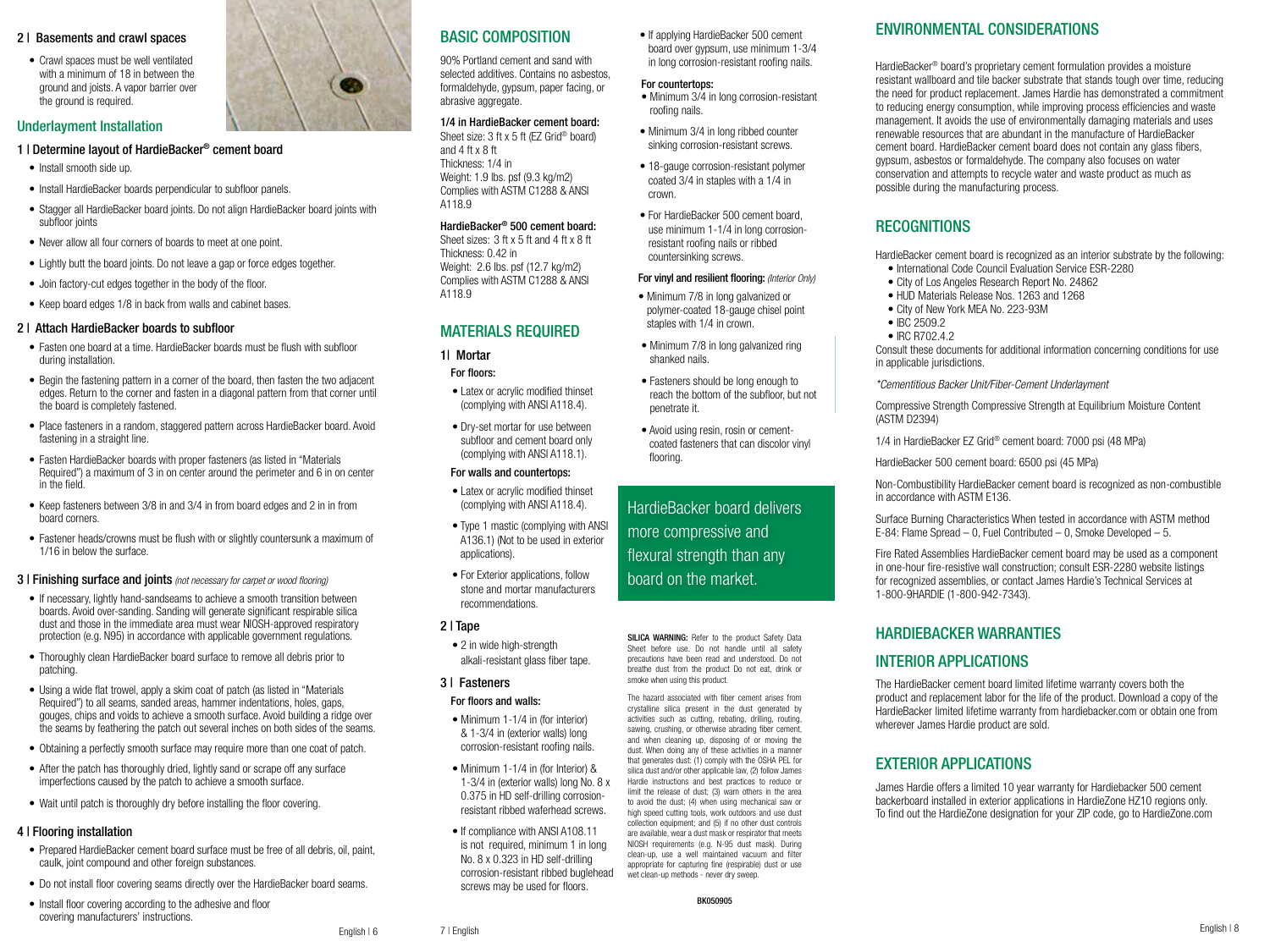# CHOSEN BY PROS. UNRIVALED IN PERFORMANCE.

HardieBacker® Cement Board's unique cement formulation and structure provide the ideal combination of strength, uniform composition and performance that no other backer board can provide. That's why it was named The Most Preferred Brand of Backer Board by tile installers and contractors in the Tile and Stone Report\*.



# MADE BETTER

Compared to other cement boards, HardieBacker Cement Board offers the highest flexural strength and up to 3x the compressive strength to enable a solid foundation for your tile job.



# INSTALLS BETTER

HardieBacker Cement Board is easier to work with, regardless of how you cut it.

- Less debris, whether you're cutting manually or with power tools.
- Cleaner cuts and sharper edges for tighters seam lines.
- Less dust, which means minimal mess and cleanup.



# PERFORMS BETTER

Our unique cement formulation resists moisture. Additionally, it provides excellent tile adhesion to help protect your work—and your reputation.

\*According to the 2019 Tile and Stone Installation Contractor Market Study conducted by Clear Seas Research in partnership with the NTCA and TILE Magazine.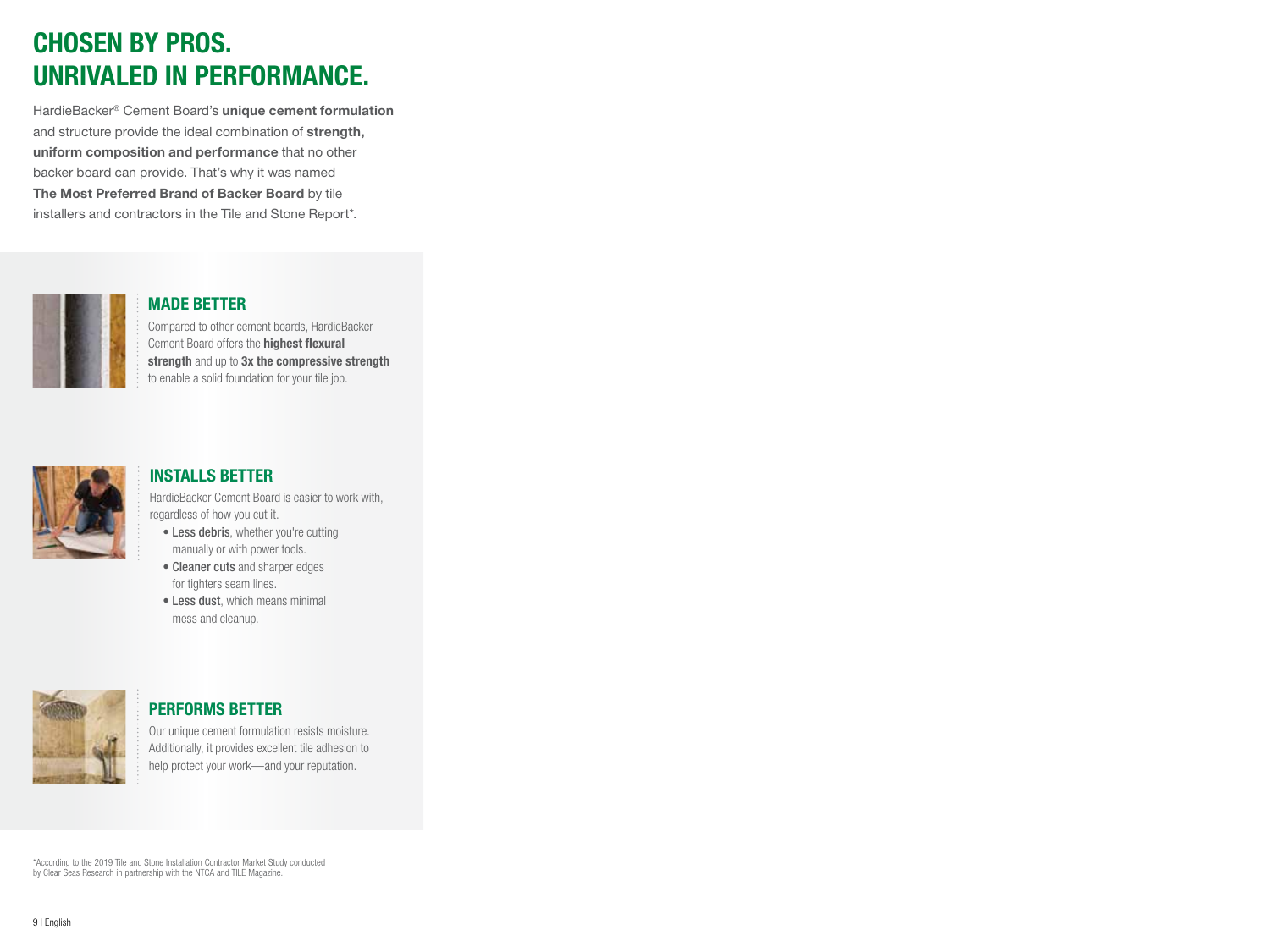

# **HardieBacker®**

**Cement Board** 

# Guía de instalación



# **MADE BETTER. INSTALLS BETTER. PERFORMS BETTER.**

# PARA CORTAR LA TABLA DE CEMENTO HARDIEBACKER®



• Use un borde recto como guía para marcar la cara de la tabla y rómpala hacia arriba a lo largo de la línea de marca. Recomendamos que use un cuchillo de marcar con punta de carburo, pero también se puede usar un cuchillo de uso general. El uso de tijeras (manuales, eléctricos o neumáticos) también es aceptable.

• Para recortes y huecos pequeños, marque alrededor del perímetro y rompa con un martillo por la parte de la cara.

- NUNCA use herramientas eléctricas de alta velocidad (por ejemplo: sierras, amoladoras, etc.) para cortar los productos de James Hardie® en interiores ya que pueden generar polvo de sílice excesivo.
- NUNCA barra en seco Use métodos húmedos de eliminación de polvo o una aspiradora HEPA para limpiar.
- Para limitar todavia más la exposición al polvo de sílice respirable, use una máscara antipolvo o un respirador ajustado, aprobado por NIOSH (por ejemplo N-95) de acuerdo con los reglamentos aplicables del gobierno y las instrucciones del fabricante.

# INSTALACIÓN DE MESADAS

#### 1 | Asegúrese de que los gabinetes estén nivelados y fijos

• Use madera contrachapada de un mínimo de 1/2 pulgada de grado exterior o equivalente, puesta al otro lado del gabinete de madera. El espacio al centro entre los soportes de la madera no debe exceder 16 pulgadas.

#### 2 | Determine la distribución del fibrocemento HardieBacker

- No alinee el fibrocemento HardieBacker con las juntas de la madera contrachapada.
- Marque y rompa las tablas a los tamaños requeridos y haga los cortes necesarios.
- Recomendamos un espacio de 1/8 de pulgada de los bordes de la tabla.

#### 3 | Una el fibrocemento HardieBacker a la mesada

- Aplique una base de soporte de mortero en seco o mortero de pega modificado a la madera contrachapada con una paleta dentada cuadrada de 1/4 de pulgada. También se puede usar mastique con una paleta dentada en forma de V de 5/32 de pulgada.
- Use la plantilla de sujeción como guía. Sujete el fibrocemento HardieBacker con los clavos o tornillos especificados (como se lista en los "Materiales requeridos") cada 8 pulgadas sobre toda la superficie. Mantenga los sujetadores a 3/8 de pulgada de los bordes de la tabla y a 2 pulgadas adentro de las esquinas de la tabla.

#### 4 | Ponga cinta en las juntas antes de poner la baldosa.

- Antes de colocar la baldosa, llene todas las juntas con el mismo mortero usado para fijar las baldosas.
- Empotre cinta fuerte de 2 pulgadas de fibra de vidrio resistente a los alcalinos en el mortero y nivele.

#### 5 | Aplicación en exteriores (Limitado a HardieBacker 500 en zonas climáticas HZ10) (sólo HardieBacker 500)‡ *Más información en la página 4*

- Siga los pasos de instalación de mesadas 1 a 4
- No se debe usar mastique (adhesivo orgánico) en aplicaciones en el exterior

#### INSTALACIÓN DE PISO *(Sólo para Aplicación en Interiores)*

Para aplicaciones de piso, recomendamos fibrocemento HardieBacker de 1/4 de pulgada, a no ser que se necesite un grosor de 1/2 pulgada para la transición.

#### 1 | Asegúrese de que el contrapiso esté estructuralmente firme

#### En estructuras existentes:

- Asegúrese de que el contrapiso no esté dañado. Reemplace cualquier sección suelta, pandeada, desigual o dañada del piso.
- Asegúrese de que el contrapiso sea una superficie limpia y plana.

#### Para todos los pisos:

- Use madera contrachapada de grado exterior de un mínimo de 5/8 de pulgada o de 23/32 pulgadas OSB con clasificación de exposición 1 o mejor, cumpliendo con los códigos locales de construcción y ANSI A108.11.
- El espacio de las juntas no debe exceder 24 pulgadas al centro.
- El piso debe estar diseñado para no exceder el criterio de deflexión L/360 (L720 para piedra natural), incluyendo cargas variables y permanentes de diseño, para los espacios específicos usados de las viguetas de apoyo.

#### 2 | Determine la distribución del fibrocemento HardieBacker

- Alterne todas las juntas del fibrocemento HardieBacker. No alinee con las juntas del contrapiso.
- Nunca permita que las cuatro esquinas de la tabla se encuentren en un punto.
- Recomendamos un espacio de 1/8 de pulgada de los bordes de la tabla.
- Mantenga los lados de la lámina a 1/8 de pulgada de las paredes y las bases de los gabinetes
- Marque y rompa las tablas a los tamaños requeridos y haga los cortes necesarios.

#### 3 | Una el fibrocemento HardieBacker al contrapiso

- Aplique una base de soporte de mortero o mortero de pega modificado al contrapiso con una paleta dentada cuadrada de 1/4 de pulgada.
- Empotre firme y planamente el fibrocemento HardieBacker en el mortero húmedo.
- Use la plantilla de sujeción como guía. Sujete el fibrocemento HardieBacker con los clavos o tornillos especificados (como se lista en los "Materiales requeridos") cada 8 pulgadas sobre toda la superficie. Mantenga los sujetadores a 3/8 de pulgada de los bordes de la tabla y a 2 pulgadas adentro de las esquinas de la tabla.
- Coloque las cabezas de los sujetadores a la misma altura de la superficie sin apretarlas demasiado.

#### 4 | Ponga cinta en las juntas antes de poner la baldosa

- Antes de poner la baldosa, llene todas las juntas con el mismo mortero usado para fijar las baldosas.
- Empotre cinta fuerte de 2 pulgadas de fibra de vidrio resistente a los alcalinos en el mortero y nivele.

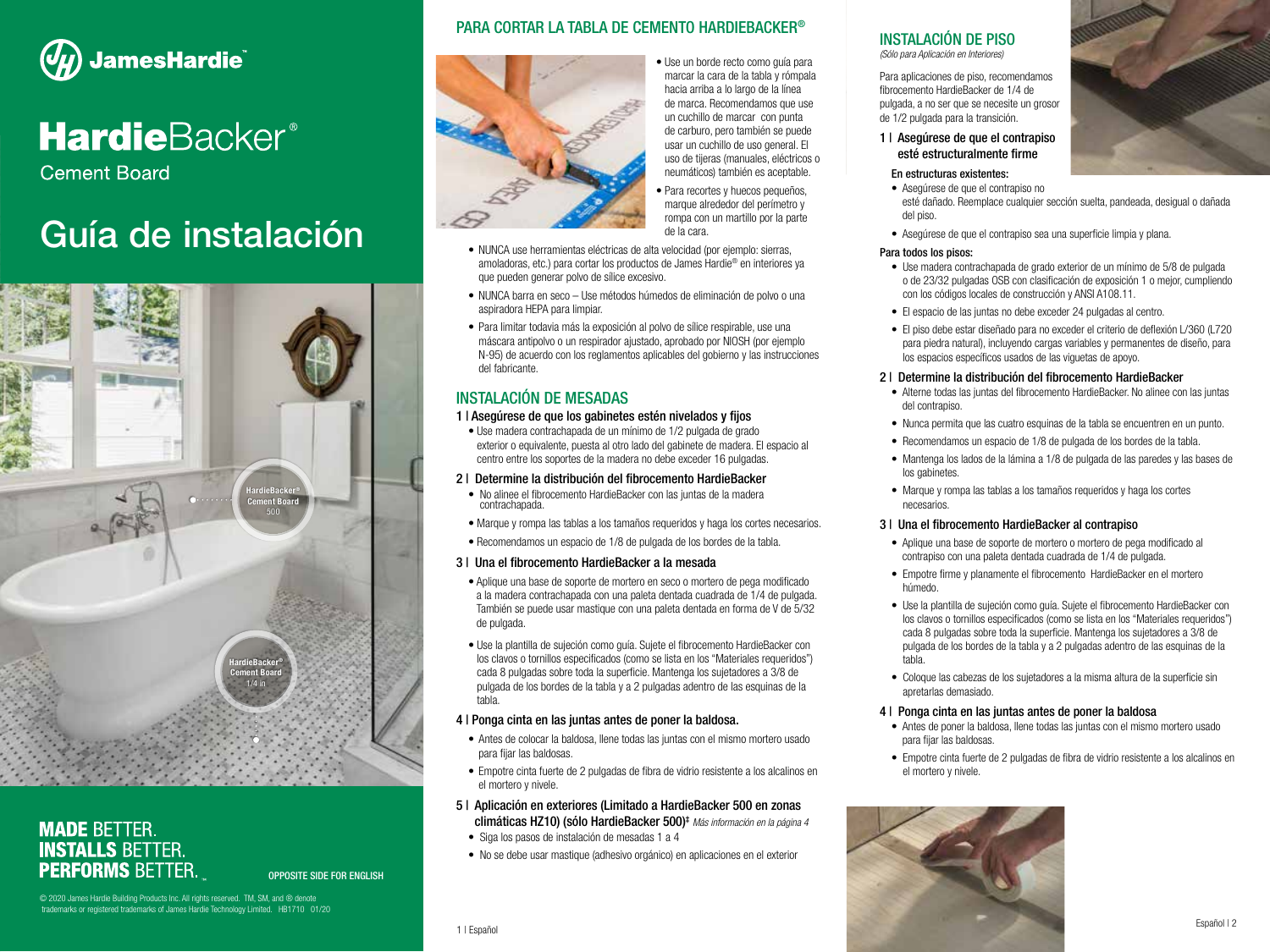

# INSTALACIÓN EN LA PARED

1 | Asegúrese de que el armazón esté estructuralmente firme

- Debe cumplir con los códigos locales de construcción y ANSI A108.11.
- Use montantes de madera de 2 pulgadas x 4 pulgadas mínimo o montantes de metal de calibre 20 los cuales deben estar derechos, adecuadamente alineados y espaciados a un máximo de 16 pulgadas al centro.
- En tinas y cabinas de duchas. asegúrese de que el armazón esté reforzado adecuadamente en las esquinas

#### 2 | Determine la distribución del fibrocemento HardieBacker

- Las tablas se pueden instalar vertical u horizontalmente.
- Los lados de la tabla paralelos al armazón deben estar apoyados por un miembro estructural del armazón.
- Marque y rompa las tablas a los tamaños requeridos y haga los cortes necesarios.

#### 3 | Una el fibrocemento HardieBacker al armazón

- Para instalaciones en interiores, el uso de una membrana impermeable, barrera de vapor o membrana retardante de vapor es opcional, al menos que el código de construcción lo requiera.
- Si el código de construcción lo requiere, instale una membrana impermeable, barrera de vapor o membrana retardante de vapor; verifique con el fabricante de la membrana que sea apta para las condiciones aplicables y siga las instrucciones de instalación del fabricante para estos materiales.
- Instale las tablas 1/4 de pulgada por encima del piso, la tina o la ducha y calafatee como corresponde.
- Asegure el fibrocemento con los clavos o tornillos especificados (como se lista en los "Materiales requeridos") a un máximo de 8 pulgadas al centro de todos los soportes.
- Mantenga los sujetadores a 3/8 de pulgada de los bordes de la tabla y a 2 pulgadas de las esquinas de la lámina.
- Coloque las cabezas de los sujetadores a la misma altura de la superficie sin apretarlas demasiado.

#### 4 | Ponga cinta en las juntas antes de poner la baldosa

- Llene todas las juntas con mortero (vea los "Materiales requeridos").
- Empotre cinta fuerte de 2 pulgadas de fibra de vidrio resistente a los alcalinos en el mortero y nivele.
- 5 | Aplicación en exteriores (Limitado a HardieBacker 500 en zonas climáticas HZ10) (sólo HardieBacker 500)‡ *Más información en la página 4*
- Instale HardieBacker 500 sobre sub-revestimiento con una barrera resistente al agua aprobada por código de construcción, o de acuerdo al código aplicable.
- Puede usarse hasta una altura que no exceda lo que sea menor de: hasta el segundo piso sobre el nivel del suelo o 30 pies por arriba del nivel del suelo.
- Siga los pasos de instalación en la pared 1 a 4.

# PARA TERMINAR CON BALDOSA

- 1. Consulte ANSI A108 y las normas generales de aplicación del fabricante del mortero y la baldosa para obtener instrucciones completas de colocación de la baldosa.
- 2. Limpie la superficie del fibrocemento HardieBacker con una esponja mojada justamente antes de agregar el mastique o el mortero.
- 3. Esparza el mastique o el mortero con una paleta dentada (Nota: Por favor vea los "Materiales requeridos" para ver cuál material se requiere para su aplicación.)
- 4. Gire o presione y golpee las baldosas cumpliendo con ANSI A137.1.
- 5. Deje un mínimo de 24 horas de tiempo de reposo antes de aplicar la lechada.

# PARA TERMINAR CON PIEDRA NATURAL

La piedra natural frecuentemente tiene debilidades ocultas que pueden generar grietas en los pisos terminados. Para reducir el riesgo de fracasos del trabajo, consulte siempre el manual del Instituto de mármol de América (The Marble Institute of America Handbook).

Además de los pasos resumidos en la "Instalación de pisos" se requiere lo siguiente:

- Siempre siga las recomendaciones del fabricante del material del piso.
- El mármol y la piedra natural deben tener suficiente fuerza de flexión para ser usados en sistemas de pisos.\* Cuando se desconozca la calidad y la fuerza de la piedra, el piso se debe diseñar para no exceder el criterio de deflexión L/720, incluyendo las cargas variables y permanentes de diseño, para los espacios específicos usados de las viguetas de apoyo. La fuerza de su piedra natural tendrá un impacto en la representación final de su sistema de piso.

*\* Las pruebas han indicado que se prefiere un mínimo de 2900 psi para la aplicación del piso.*

# ACABADO CON PINTURA, PAPEL TAPIZ O TEXTURIZADO

*(Sólo para Aplicación en Interiores)*

#### 1 | Aplicación de Pintura o Papel Tapiz

 Aplique un primer de mampostería adecuado para áreas de alta humedad, conforme sea recomendado por el fabricante de la pintura. Pinte la tabla HardieBacker como lo haría en mampostería. Si aplica papel tapiz, coloque un primer en la superficie de la tabla HardieBacker que sea adecuado para áreas de alta humedad conforme lo recomiende el fabricante del papel.

#### 2 | Texturizado

 Se puede aplicar texturizado a la tabla HardieBacker de la misma manera que se aplica a una mampostería.

# APLICACIÓN EN UN CUARTO DE VAPOR

El fibrocemento HardieBacker™ es reconocido para uso residencial en cuartos de vapor cuando se instala sobre marcos convencionales y de acuerdo con las instrucciones de instalación impresas de la tabla (HardieBacker, las normas de TCNA (Manual del consejo norteamericano de baldosa, www.tileusa.com), y códigos locales de construcción. Las preguntas con respecto al diseño y construcción se deben dirigir a un profesional con conocimiento.

# ‡ APLICACIÓN EXTERIOR

*(Esta aplicación tiene una limitada cobertura de la garantía. Consulte garantía exterior para obtener información de cobertura en la página 8.)*

HardieBacker 500 puede usarse hasta una altura que no exceda lo que sea menor de: hasta el segundo piso sobre el nivel del suelo o 30 pies por arriba del nivel del suelo. HardieBacker 500 debe ser instalado sobre sub-revestimiento con una barrera resistente al agua aprobada por código, o de acuerdo al código aplicable. Habilite señales, zonas de despeje, y otras prácticas de construcción de acuerdo alguna al código de construcción local. James Hardie no asumirá responsabilidad por infiltraciones de agua. Use clavos de techo No. 11 de un largo mínimo de 1¾ in o No. 8 de largo mínimo de 8-1¾ in (0.375 in HD) o tornillos anticorrosivos de cabeza plana espaciados a un máximo de 8 in OC. El peso máximo de la superposición (baldosas, piedras y barnices) no debe exceder el límite del código de 15 lbs/sq ft. de producto. La aplicación exterior se limita a zonas HZ10. Siga el proceso de instalación de acuerdo con las recomendaciones del fabricante de piedras y mortero. <sup>1</sup> Las piedras debe estar libres de cualquier sustancia que impida su adhesión adecuada.



Se recomienda que la capa de emparejado sea de 1/8 in - 1/4 in de espesura y que la baldosa/piedra sea instalada cuando la campa de emparejado esté mojada.

PRECAUCIONES: Este producto no debe ser utilizado en las aplicaciones/áreas siguientes:

- Como tabla de respaldo en enrejados de balcones y paredes de parapeto de balcones
- HardieBacker 500 no puede ser usado a una altura que exceda el segundo piso sobre el nivel del suelo o que sea mayor de 30 pies sobre el nivel del suelo.

# PISOS DE VINILO Y ELÁSTICOS *(Sólo para Aplicación en Interiores)*

#### Materiales requeridos

#### 1 | Sujetadores

- Grapas en punta de cincel, galvanizadas o cubiertas de polímeros de calibre 18 y de un largor mínimo de 7/8 de pulgada con corona de 1/4 de pulgada.
- Clavos galvanizados de vástago anillado para la base de piso, de un largor mínimo de 7/8 de pulgada.
- Los sujetadores deben ser lo suficientemente largos para llegar al contrapiso, pero sin penetrarlo.
- Evite usar resina, colofonia o sujetadores cubiertos de cemento que pueden decolorar los pisos de vinilo.

#### 2 | Parche

- Use el componente de parche a base de cemento, con secado rápido, recomendado por el fabricante del recubrimiento de pisos.
- No use un parche a base de yeso. Siga las instrucciones del fabricante del parche.

### Preparación para la base de piso

#### 1 | Asegúrese de que el contrapiso esté estructuralmente firme y adecuadamente instalado

#### En pisos existentes:

- El fibrocemento HardieBacker se puede instalar debajo o sobre la baldosa de composición de vinilo (VCT) (sigla en inglés) y otros pisos elásticos. Para obtener mejores resultados quite el recubrimiento actual del piso, especialmente si está en malas condiciones.
- Si el fibrocemento HardieBacker se instala sobre el piso existente, asegúrese de que el piso esté plano y el recubrimiento esté completamente adherido al contrapiso.

#### Para todos los pisos:

- Asegúrese de que el contrapiso no esté dañado. Reemplace cualquier sección suelta, pandeada, desigual o dañada del piso.
- Asegúrese de que el contrapiso esté seco, nivelado y asegurado correctamente. Todos los sujetadores deben estar puestos más abajo o al mismo nivel del contrapiso. Todas las uniones u otras áreas que no estén a nivel se deben lijar hasta que estén planas.
- El contrapiso debe estar libre de todo escombro, aceite, grasa, pintura u otras sustancias extrañas.

#### 2 | Sótanos y los espacios debajo del pis

• Los espacios debajo del piso deben estar bien ventilados con un mínimo de 18 pulgadas entre el suelo y las viguetas de apoyo. Se requiere una barrera de vapor por encima del suelo.

Español | 4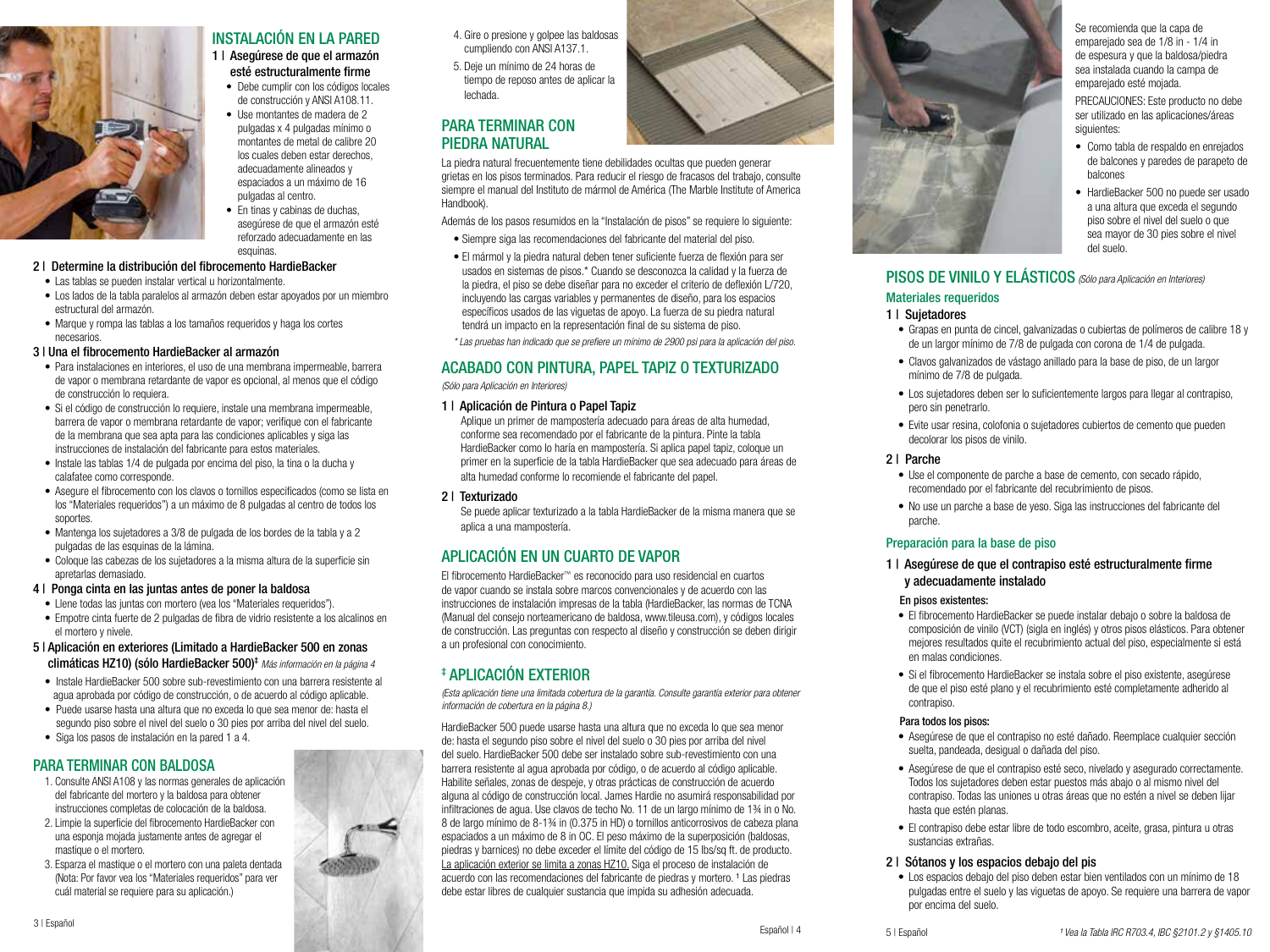# INSTALACIÓN DE LA BASE DE PISO

#### 1 | Determine la distribución del fibrocemento **HardieBacker**

- Instale la parte lisa hacia arriba.
- Instale las tablas HardieBacker de forma perpendicular a los paneles del contrapiso.
- Alterne todas las juntas del fibrocemento HardieBacker. No alinee las juntas de la tabla HardieBacker con las juntas del contrapiso.
- Nunca permita que las cuatro esquinas de la tabla se encuentren en un punto.
- Golpee suavemente las juntas de la tabla. No deje un espacio ni fuerce los lados para juntarlos.
- Una juntamente los lados cortados por la fábrica en el cuerpo del piso.
- Mantenga los lados de la tabla a 1/8 de pulgada de las paredes y las bases de los gabinetes.

#### 2 | Una las tablas HardieBacker al contrapiso

- Asegure una tabla a la vez. Las tablas HardieBacker deben estar al mismo nivel del contrapiso durante la instalación.
- Empiece el diseño de sujeción en una esquina de la tabla, después sujete los dos lados adyacentes. Regrese a la esquina y asegure en un diseño diagonal desde esa esquina hasta que la tabla esté completamente sujetada.
- Coloque los sujetadores en un diseño al azar, alternados a lo ancho de la tabla HardieBacker. Evite sujetar en línea recta.
- Asegure las tablas HardieBacker con los sujetadores adecuados (como se lista en los "Materiales requeridos") a un máximo de 3 pulgadas al centro alrededor del perímetro y 6 pulgadas al centro en la obra.
- Mantenga los sujetadores entre 3/8 de pulgada y 3/4 de pulgada de los lados de la tabla y a 2 pulgadas de las esquinas de las tablas.
- Las cabezas/coronas de los sujetadores deben estar a nivel o un poco más abajo a un máximo de 1/16 de pulgada de la superficie.

#### 3 | Para terminar la superficie y las juntas *(no se necesita para alfombras o pisos de madera)*

- Si es necesario, lije suavemente a mano las uniones para lograr una transición lisa entre las tablas. Evite lijar demasiado. El lijar generará una cantidad de polvo de sílice respirable y los que están en el área inmediata deben usar protección respiratoria aprobada NIOSH (ejemplo N95) de acuerdo con los reglamentos aplicables del gobierno.
- Limpie completamente la superficie de la tabla HardieBacker para quitar todos los escombros antes de aplicar el parche.
- Usando un palustre plano, aplique rozando una capa de parche (como se lista en los "Materiales requeridos") a todas las uniones, áreas lijadas, hendiduras de martillos, huecos, espacios, excavaciones con gubias, mellas y vacíos para lograr una superficie lisa. Evite formar un borde sobre las unionesextendiendo el parche varias pulgadas hacia fuera de los dos lados de las uniones.
- Para obtener una superficie perfectamente lisa y suave se puede requerir más de una aplicación de parche.
- Después de que el parche se haya secado completamente, lije o raspe ligeramente cualquier imperfección de la superficie causada por el parche, para obtener una superficie lisa.
- Para instalar el recubrimiento del piso, espere hasta que el parche esté completamente seco.

## 4 | Instalación del piso

- La superficie del fibrocemento preparado de HardieBacker debe estar libre de todo escombro, aceite, pintura, lechada, compuesto de juntas y otras substancias extrañas.
- No instale las uniones del recubrimiento del piso directamente sobre las uniones de las tablas HardieBacker.
- Instale el recubrimiento del piso de acuerdo a las instrucciones del adhesivo y del fabricante del recubrimiento del piso.<br>
Fspañol | 6



# COMPOSICIÓN BÁSICA

90% de cemento de Portland y arena con aditivos seleccionados. No contiene asbestos, formaldehído, yeso, papel de fachada o agregados abrasivos.

#### Fibrocemento HardieBacker® de 1/4 de pulgada:

Tamaños de la lámina: 3 pies x 5 pies (tabla EZ Grid®) y 4 pies x 8 pies Grosor: 1/4 de pulgada Peso: 1,9 lbs. por pie cuadrado (9,3 kg/ m2) Cumple con ASTM C1288 & ANSI A118.9

#### Fibrocemento HardieBacker® 500 pulgada:

Tamaños de la lámina: 3 pies x 5 pies y 4 pies x 8 pies Grosor: 0,42 in Peso: 2,6 lbs. por pie cuadrado (12,7 kg/ m2) Cumple con ASTM C1288 & ANSI A118.9

## MATERIALES REQUERIDOS

1 | Mortero Para los pisos:

- Látex o mortero de pega de acrílico modificado (que cumple con ANSI A118.4).
- Mortero para colocar en seco y para usar únicamente entre el contrapiso y el fibrocemento (que cumple con ANSI A118.1).

#### Para paredes y mesadas:

- Látex o mortero de pega de acrílico modificado (que cumple con ANSI A118.4).
- Mastique tipo 1 (que cumple con ANSI A136.1).
- Para aplicaciones en exteriores siga las recomendaciones del fabricante de piedras y mortero.

#### 2 | Cinta

• Cinta fuerte de 2 pulgadas de fibra de vidrio resistente a los alcalinos.

## 3 | Sujetadores

- Para pisos y paredes:
- Clavos anticorrosivos de techo de un largo mínimo de 1-1/4 in (para interiores) y 1-3/4 in (paredes exteriores).
- Tornillos anticorrosivos, autoperforantes de cabeza plana de alta densidad No. 8 x 0,323 pulgadas de un largo mínimo de 1-1/4 in (para interiores Interior) y de 1-3/4 in (paredes exteriores).
- Si no se requiere cumplimiento con ANSI A108.11, se pueden usar para los pisos tornillos anticorrosivos, auto-perforantes de cabeza de corneta de alta densidad, de un largo

mínimo de 1 pulgada No. 8 x 0,323 pulgadas.

• Si se aplica fibrocemento HardieBacker 500 pulgada sobre el yeso, use clavos anticorrosivos de techo, de un largo mínimo de 1-3/4 de pulgada.

#### Para mesadas:

- Clavos anticorrosivos de techo, con un largo mínimo de 3/4 de pulgada.
- Tornillos avellanadores anticorrosivos de un largo mínimo de 3/4 de pulgada.
- Grapas anticorrosivas de 3/4 de pulgada de calibre 18, con corona de 1/4 de pulgada y cubiertas con polímeros.
- Para el fibrocemento HardieBacker 500 pulgada, use clavos anticorrosivos de techo o tornillos avellanadores de un largo mínimo de 1-1/4 de pulgada.

#### Para pisos de vinilo y elásticos: *(Sólo para Interiores)*

- Grapas en punta de cincel, galvanizadas o cubiertas de polímeros de calibre 18 y de un largor mínimo de 7/8 de pulgada con corona de 1/4 de pulgada.
- Clavos galvanizados de vástago anillado de un largor mínimo de 7/8 de pulgada.
- Los sujetadores deben ser lo suficientemente largos para llegar al contrapiso, pero sin penetrarlo.
- Evite usar resina, colofonia o sujetadores cubiertos de cemento que pueden decolorar los pisos de vinilo.

#### El fibrocemento HardieBacker brinda más fuerza compresiva y de flexión que cualquier otra tabla en el mercado.

de datos de seguridad del producto antes de su uso. No manipule hasta que haya leído y entendido todas las precauciones de seguridad. No respire el polvo del producto; no debe comer, beber o fumar mientras utiliza este producto.

El peligro asociado con el fibrocemento surge del sílice cristalino presente en el polvo generado por actividades como corte, rebajas, perforación, fresado, aserrado, aplastamiento o, de otra manera, erosión de la fibra de cemento, y cuando se limpia, desecha o mueve el polvo. Al realizar cualquiera de estas actividades de una manera que genere polvo: (1) debe cumplir con el límite de exposición personal (PEL, por sus siglas en inglés) de OSHA para el polvo de sílice y otras leyes aplicables, (2) siga las mejores prácticas e instrucciones de James Hardie para reducir o limitar la liberación de polvo; (3) debe advertir a otras personas en la zona que eviten el polvo; (4) al usar la sierra mecánica o herramientas de corte de alta velocidad, trabaje al aire libre y utilice el equipo de recolección de polvo; y (5) si no cuenta con otros controles de polvo, use una máscara antipolvo o un respirador que cumpla con los requisitos de NIOSH (por ejemplo, máscara de polvo N-95). Durante la limpieza, use una aspiradora en buenas condiciones y un filtro apropiado para la captura de polvo fino (respirable) o utilice métodos de limpieza húmedos; nunca debe barrer en seco.

BK050905

# CONSIDERACIONES AMBIENTALES

La formulación de cemento patentada del tablero de cemento HardieBacker® Cement Board provee un tablero para pared resistente a la humedad y un substrato de respaldo al azulejo que resiste el tiempo, reduciendo la necesidad de reemplazar al producto. James Hardie ha demostrado compromiso en reducir el consumo de energía, mientras que mejora la eficacia del proceso y el manejo del desecho. Evita el uso de materiales que perjudican el medio ambiente y usa recursos renovables que abundan en la fabricación del fibrocemento HardieBacker. El fibrocemento HardieBacker no contiene ninguna fibra de vidrio, yeso, asbesto ni formaldehído. La compañía también se enfoca en la conservación del agua y durante el proceso de fabricación trata lo máximo posible de reciclar el agua y el producto de desecho.

# RECONOCIMIENTOS

El fibrocemento HardieBacker® es reconocido como un material de uso interior por:

- International Code Council Evaluation Service ESR-2280
- City of Los Angeles Research Report No. 24862
- HUD Materials Release Nos. 1263d and 1268c
- City of New York MEA No. 223-93M
- IBC 2509.2
- IRC R702.4.2

Consulte estos documentos para más información con respecto a las condiciones de uso en las jurisdicciones aplicables.

*\*Unidad de cementantes de soporte/ sobre-piso de fibrocemento*

Fuerza compresiva: Fuerza compresiva a equilibrio del contenido de humedad (ASTM D2394)

Fibrocemento HardieBacker de 1/4 de pulgada y de HardieBacker EZ Grid® de 1/4 de pulgada: 7000 psi (48 MPa)

Fibrocemento HardieBacker 500: 6500 psi (45 MPa)

No Combustible: El fibrocemento HardieBacker se reconoce como no combustible de acuerdo con ASTM E136.

Características de combustión de la superficie: Cuando se prueba de acuerdo con el ASTM método E-84: Propagación de llama – 0, combustible contribuido – 0, generación de humo – 5.

Se puede usar la tabla de cemento Fire Rated Assemblies HardieBacker como un componente en una construcción de pared resistente al fuego por una hora; consulte los listados ESR-2280 del website para consultar los ensambles reconocidos, o póngase en contacto con los Servicios Técnicos de James Hardie en el teléfono 1-800-9HARDIE (1-800-942-7343).

# GARANTÍAS HARDIEBACKER

# APLICACIONES INTERIORES

La garantía de por vida limitada de los paneles de cemento HardieBacker cubre tanto el producto como el trabajo de reemplazo durante la vida del producto. Descargue una copia de la garantía de por vida limitada de hardiebacker.com u obténgala donde se vendan productos James Hardie.

# APLICACIONES EXTERIORES

James Hardie ofrece una garantía limitada por 10 anos para la table de cemento HardieBacker 500 instalado en aplicaciones exteriores en regiones HardieZone HZ10 únicamente. Para averiguar la designación HardieZone para su código postal, visite HardieZone.com